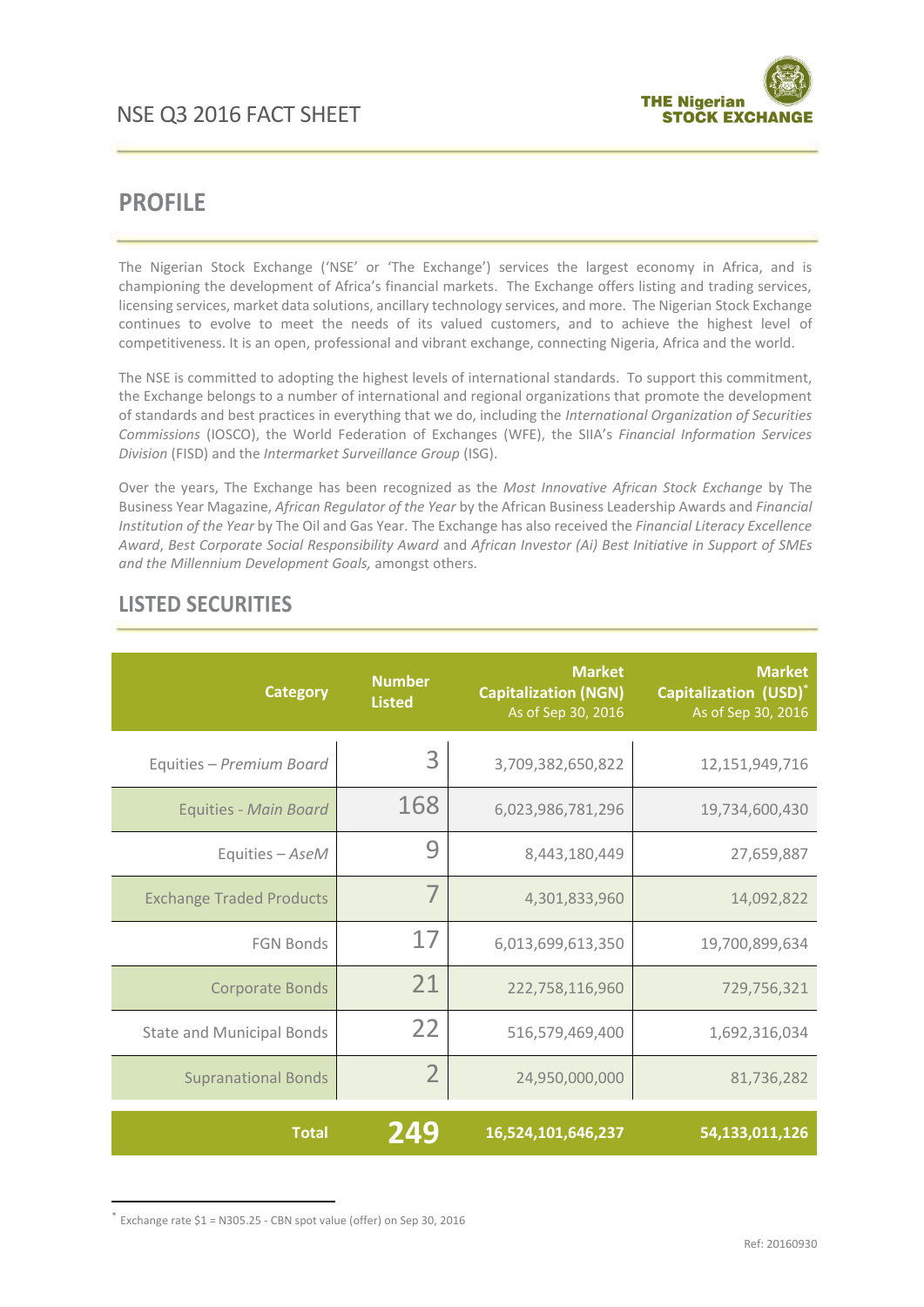

## **FACTS AND FIGURES**

The Exchange's trading hours are from 9:30am to 2:30pm (West Central Africa time). Equities are listed under 11 industry sectors including (i) Agriculture; (ii) Conglomerates; (iii) Construction/Real Estate; (iv) Consumer Goods; (v) Financial Services; (vi) Healthcare; (vii) ICT; (viii) Industrial Goods; (ix) Natural Resources; (x) Oil and Gas; and (xi) Services. The NSE has 12 indices that track market and sector performance; they consist of the *NSE All Share Index* (ASI), the *NSE 30 Index*, the *NSE Pension Index*, the *NSE Banking Index*, the *NSE Consumer Goods Index*, the *NSE Industrial Index*, the *NSE Insurance Index*, the *NSE Oil and Gas Index*, the *NSE Lotus Islamic Index*, the *NSE Premium Board Index*, the *NSE Main Board Index* and the *NSE ASeM Index*. The main index is the *NSE 30 Index*.

Sustained depreciation of the Naira due to FX scarcity, coupled with challenges in the power sector fueled bearish market sentiments in Q3 2016. The average daily volume traded across all products in Q3 2016 was 303.48 million units, representing a 20.81% decline from 383.22 million units in Q3 2015. The average daily value traded at N2.48 billion (\$8.14 million), fell 31.04% from N3.60 billion in the same period in 2015. The equity turnover velocity in Q3 2016 was 6.21%, down 1.43 percentage points from 7.65% in the previous year.

At the end of the quarter, the average PE ratio of the Exchange's listed equities stood at 30.87, compared to 16.41 in the previous year. The dividend yield for the 52-week period ending September 30, 2016 is 6.07%, compared to 6.11% for the previous year.

Visit the Nigerian Stock Exchange's Web site at www.nse.com.ng for more information, or contact us via email at [contactcenter@nse.com.ng.](mailto:contactcenter@nse.com.ng)

| <b>Period</b>                               | 2014                                   | 2015                                                   | Jan - Sep 2016                 |
|---------------------------------------------|----------------------------------------|--------------------------------------------------------|--------------------------------|
|                                             |                                        |                                                        |                                |
| Domestic (%)                                | 42.50%                                 | 53.79%                                                 | 55.44%                         |
| Foreign (%)                                 | 57.50%                                 | 46.21%                                                 | 44.56%                         |
| <b>Total Foreign</b><br><b>Transactions</b> | N1,538.92 bn<br>\$8.27 bn <sup>+</sup> | N <sub>1,025</sub> .07 <sub>_bn</sub><br>\$5.14 bn $*$ | N413.14 bn<br>\$1.35 $bn^{\S}$ |

## **TABLE 1: MARKET FLOWS**

1

<sup>†</sup> Exchange rate \$1 = N186.10 - spot value (offer) of the NIFEX on Dec 31, 2014

<sup>‡</sup> Exchange rate \$1 = N199.35 - spot value (offer) of the NIFEX on Dec 31, 2015

 $\frac{6}{5}$  Exchange rate \$1 = N305.25 - CBN spot value (offer) on Sep 30, 2016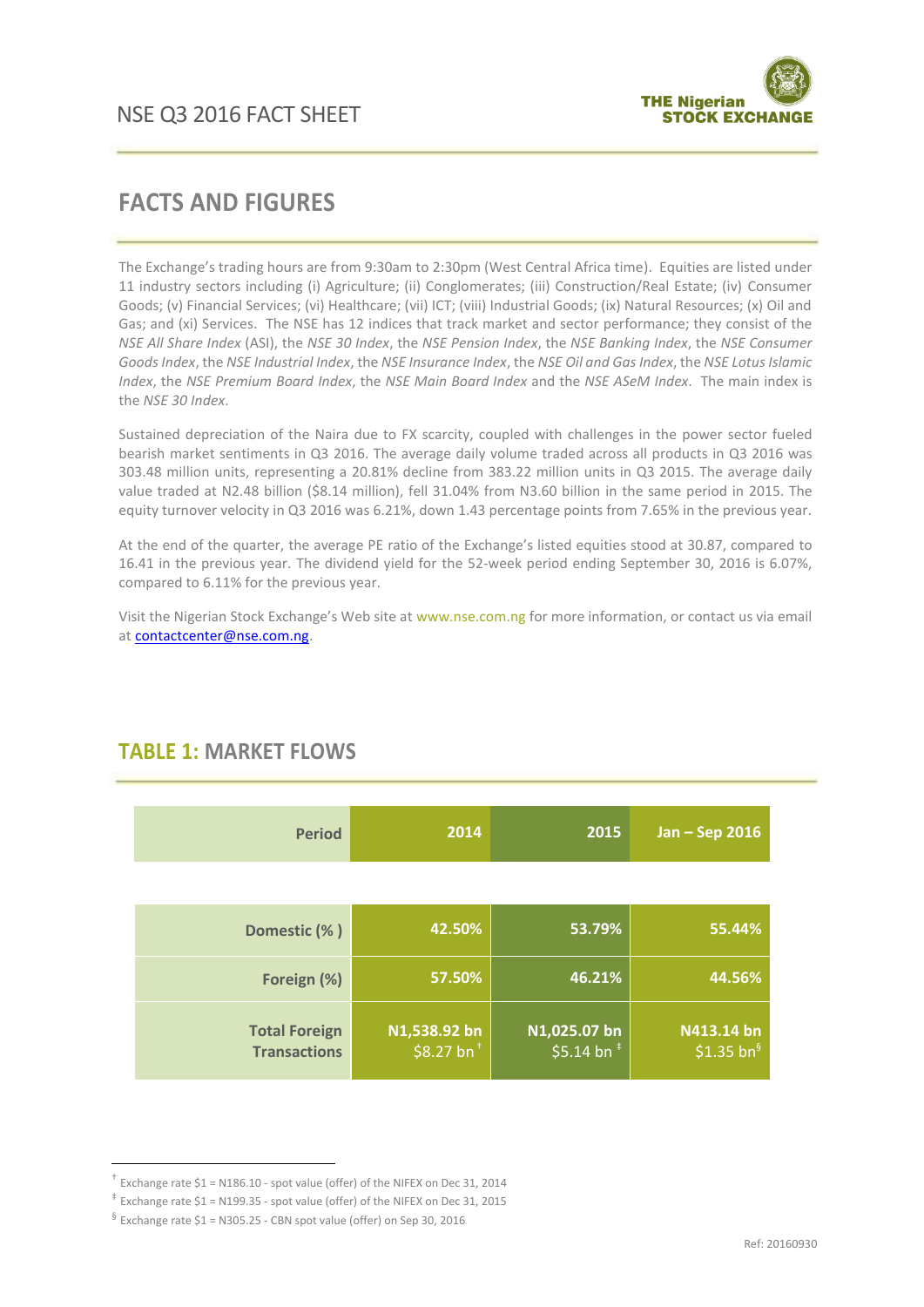

#### **TABLE 2: MARKET SNAPSHOT**

|                                                     | Q3 2016                              | 52-Week Change         |
|-----------------------------------------------------|--------------------------------------|------------------------|
|                                                     | (Sep-2016)                           | (Oct-2015 to Sep-2016) |
| <b>Total Market Capitalization**</b>                | N16.52 tn                            | $-2.84%$               |
|                                                     | \$54.13 bn                           |                        |
| Equities Market Capitalization <sup>++</sup>        | N9.74 tn                             | $-9.27%$               |
|                                                     | \$31.91 bn<br>N6.78 tn               |                        |
| <b>Bonds Market Capitalization</b>                  | \$22.20 bn                           | 8.18%                  |
| NSE-30 Index                                        | 1,261.73                             | $-10.82%$              |
| All Share Index                                     | 28,335.40                            | $-9.23%$               |
| <b>NSE Premium Board Index</b>                      | 1,772.51                             | 3.18%                  |
| <b>NSE Main Board Index</b>                         | 1,275.93                             | $-12.77%$              |
| <b>NSE ASEM Index</b>                               | 1,213.68                             | 0.44%                  |
| <b>NSE Pension Index</b>                            | 839.08                               | $-11.33%$              |
| <b>NSE Banking Index</b>                            | 274.77                               | $-13.90%$              |
| <b>NSE Consumer Goods Index</b>                     | 757.40                               | $-6.18%$               |
| NSE Insurance Index                                 | 129.58                               | $-6.85%$               |
| <b>NSE Oil/Gas Index</b>                            | 336.03                               | $-2.15%$               |
| NSE Lotus Islamic Index                             | 1,914.19                             | $-8.67%$               |
| <b>NSE Industrial Index</b>                         | 1,834.31                             | $-17.71%$              |
| Total Volume (Q3)                                   | 18.51 bn                             | $-22.08%$              |
|                                                     | N151.49 bn                           | $-32.15%$              |
| Total Value Traded (Q3)                             | \$496.30 mn                          |                        |
| Avg. Daily Volume (Q3)                              | 303.48 mn                            | $-20.81%$              |
| Avg. Daily Value Traded (Q3)                        | N2.48 bn<br>$$8.14$ mn <sup>##</sup> | $-31.04%$              |
| Avg. Daily Transactions (Q3)                        | 3,525                                | $-6.88%$               |
| Turnover Velocity (Q3) - Equities (%) <sup>§§</sup> | 6.21                                 |                        |
| Avg. PE Ratio (Weighted) - Equities                 | 30.87                                |                        |
| No. of Listed Companies                             | 175                                  |                        |
| No. of Preference Shares                            |                                      |                        |
| No. of Listed Investment Funds***                   | 5                                    |                        |
| No. of Listed Equities                              | 180                                  |                        |
| No. of Listed Bonds                                 | 62                                   |                        |
| No. of Listed ETFs                                  | 7                                    |                        |
| No. of Listed Securities                            | 249                                  |                        |
| No. of Trading Days                                 | 61                                   |                        |
| <b>Exchange Rate (Naira:USD)</b>                    | 305.25                               |                        |

<sup>\*\*</sup> Figure includes equities, ETFs and bonds.

1

<sup>††</sup> Figure includes shares listed on ASeM (N8.4 billion market cap).

<sup>‡‡</sup> Based on CBN exchange rate at the end of the quarter.

<sup>§§</sup> Total Equity value traded (turnover) divided by Equities market capitalization (WFE).

<sup>\*\*\*</sup> Investment funds include unit trusts, closed-end funds, investment trusts and all collective investment funds.